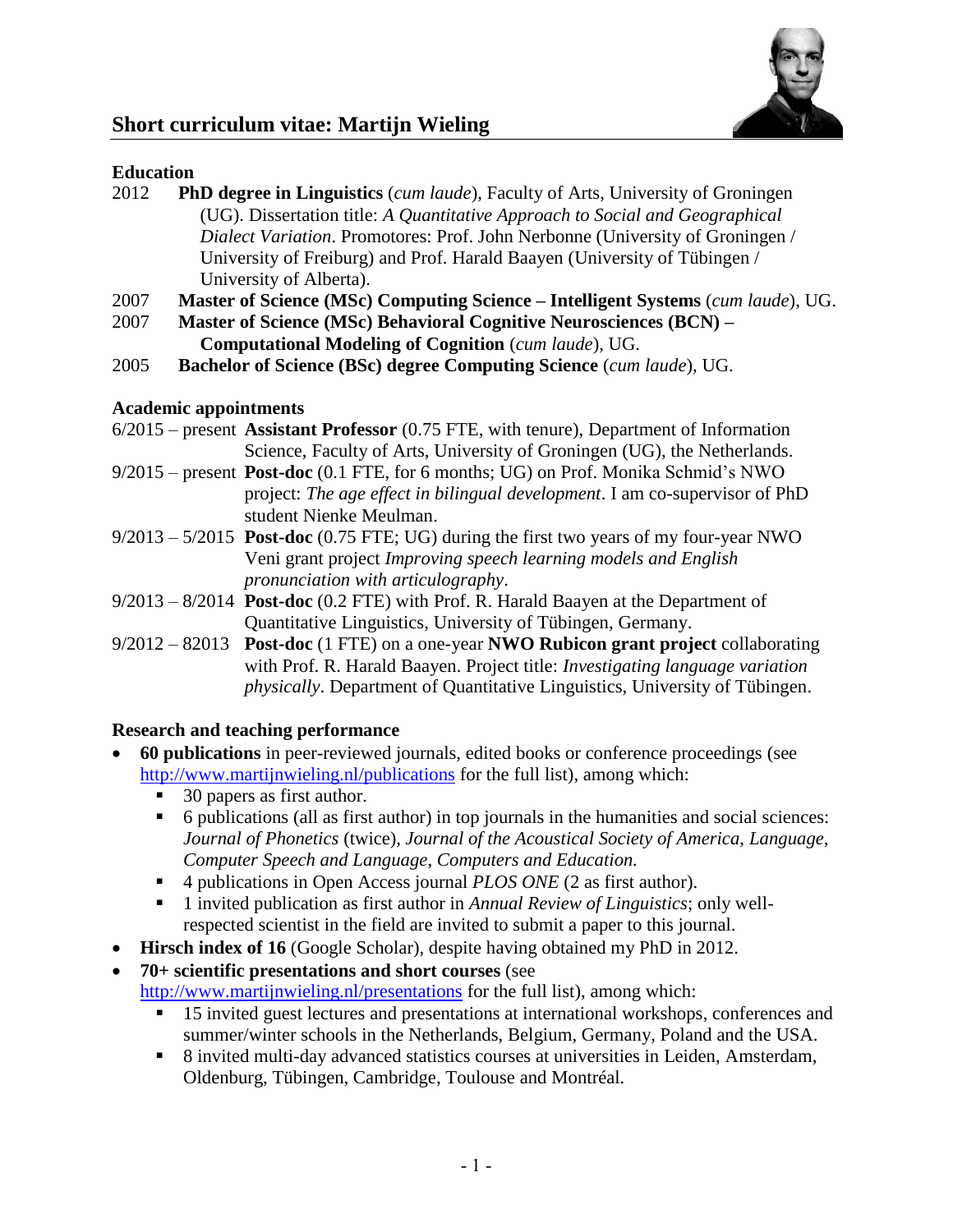■ 1 two-week course taught at the LSA Institute, Chicago together with Dr Jacolien van Rij. This is the foremost Summer School in Linguistics in the world. Our course was rated with a score of 9.4 (on a scale from 1 to 10).

# **Research grants (> € 500,000 as PI)**

|                          | $\frac{1}{2}$ and $\frac{1}{2}$ and $\frac{1}{2}$ $\frac{1}{2}$ $\frac{1}{2}$                                                                                                    |
|--------------------------|----------------------------------------------------------------------------------------------------------------------------------------------------------------------------------|
| 2017                     | Stichting Groninger Universiteitsfonds grant for purchasing a high-speed                                                                                                         |
|                          | ultrasound laptop ( $\sim \epsilon$ 13,750)                                                                                                                                      |
| 2017                     | <b>Interdisciplinary PhD position</b> , Young Academy of Groningen $(\sim \epsilon 120,000)$ ; with                                                                              |
|                          | Michel Vols, Faculty of Law, UG)                                                                                                                                                 |
| 2017                     | De Jonge Akademie project grant for conducting a study on the effectiveness for<br>pronunciation training of visual feedback of the tongue using ultrasound ( $\epsilon$ 4,000). |
| 2016                     | Digital Humanities Explored Project Grant, University of Groningen ( $\epsilon$ 35,000).                                                                                         |
|                          | 2016 - 2017 Nvidia Hardware Grant (twice: 2016, 2017), Titan X GPU ( $\leq$ 2,000).                                                                                              |
| 2015                     | VIVIS project grant (Vereniging van Instellingen voor mensen met een Visuele                                                                                                     |
|                          | <i>beperking</i> ) to investigate the efficacy of automatic speech recognition software                                                                                          |
|                          | for people who have been blind since their birth ( $\epsilon$ 50,000).                                                                                                           |
| 2015                     | De Jonge Akademie project grant (primary applicant) for a collaborative project                                                                                                  |
|                          | on mapping dialect data with Bettina Speckmann ( $\in$ 8,000).                                                                                                                   |
| 2013                     | NWO Veni Award (Netherlands Organisation for Scientific Research) for a four-                                                                                                    |
|                          | year post-doc appointment at the University of Groningen ( $\epsilon$ 250,000; an                                                                                                |
|                          | additional $\epsilon$ 50,000 was contributed by the Faculty of Arts of the University of                                                                                         |
|                          | Groningen).                                                                                                                                                                      |
| 2012                     | <b>NWO Rubicon Fellowship (Netherlands Organisation for Scientific Research) for</b>                                                                                             |
|                          | a one-year post-doc appointment at the University of Tübingen ( $\epsilon$ 59,000).                                                                                              |
|                          | $2011 - 2015$ Short Term Mobility Grant (3 times: 2011, 2013, 2015) of the <i>Consiglio</i>                                                                                      |
|                          | Nazionale delle Ricerche awarded for a two-week research visit to the Institute                                                                                                  |
|                          | of Computational Linguistics, CNR, Pisa ( $\sim \epsilon$ 6,000).                                                                                                                |
|                          |                                                                                                                                                                                  |
| <b>Honors and Awards</b> |                                                                                                                                                                                  |
| 2016                     | <b>European Young Research Award</b> , organized by <i>EuroScience</i> . This is a bi-yearly                                                                                     |
|                          | award for young researchers, which was awarded to me at the Euroscience Open                                                                                                     |
|                          | Forum in Manchester.                                                                                                                                                             |
| 2016                     | Founding member of the Young Academy Groningen, a group of 17 of the                                                                                                             |

- University of Groningen's best young scientists.
- 2015 **Member of the Young Academy (***De Jonge Akademie***)**, a group of 50 top young scientists in the Netherlands. The Young Academy is part of the Royal Netherlands Academy of Sciences. The election period is for five years.
- 2014 **Opas-Hänninen award for best young scholar's poster** at the Methods in Dialectology XV conference, Groningen ( $\epsilon$  500).
- 2012 **Best Poster Award** at the BCN Research School New Year's Meeting  $(\epsilon 50)$ .
- 2006 **Individual monthly scholarship** awarded by the board of BCN to the best four students for the duration of the second year of the MSc Behavioral Cognitive Neurosciences (total:  $\epsilon$  2,220).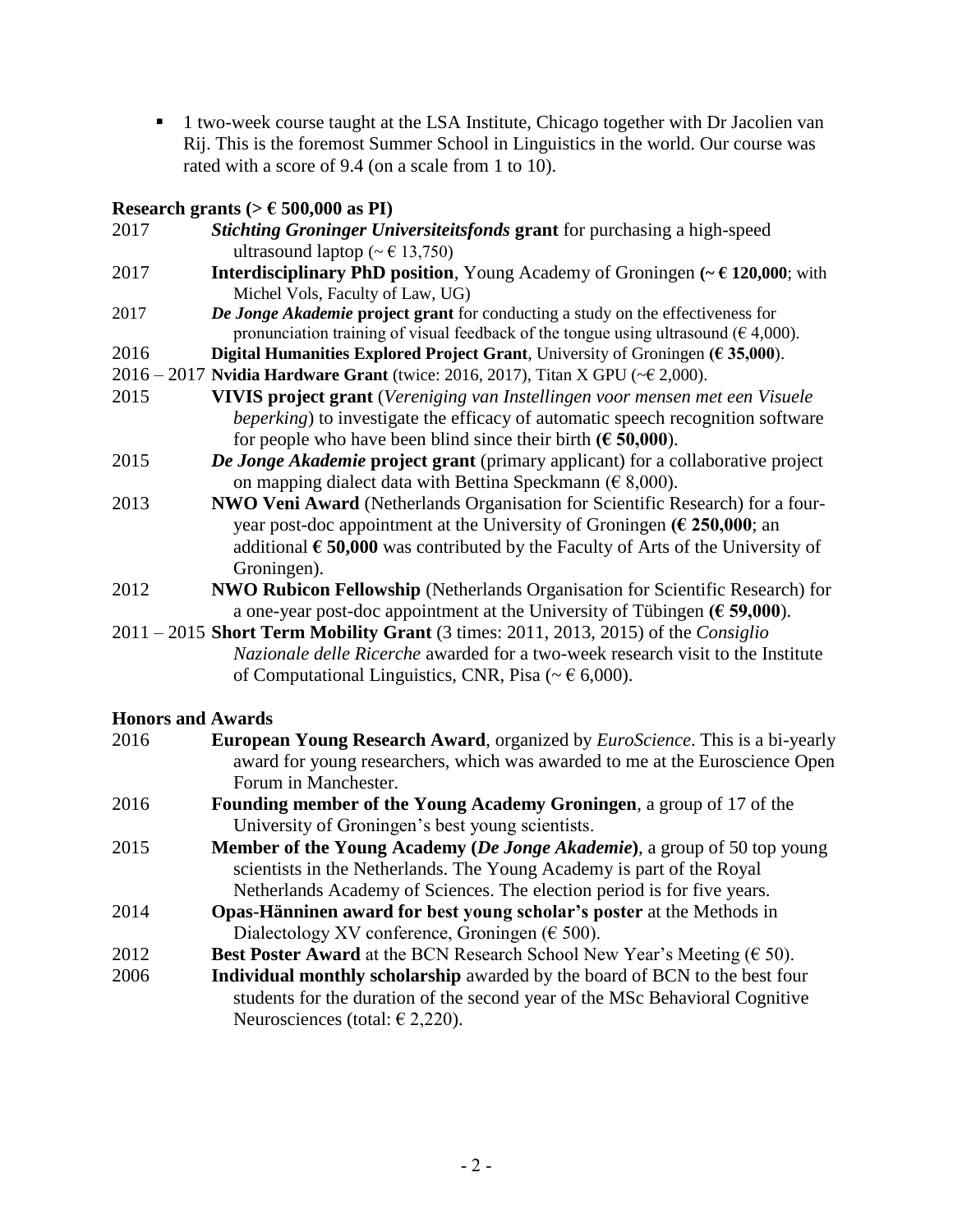#### **International collaboration (stays abroad)**

- Research collaboration with **Prof. Simon Wood** (University of Bristol), **Prof. Harald Baayen** (University of Tübingen) and **Dr Jacolien van Rij** (UG) to write a book about using generalized additive modeling in Linguistics (2016-2017: 5x1 week at different universities).
- Three research collaborations on Tuscan dialectology and techniques from computational linguistics with **Dr Simonetta Montemagni, Istituto di Linguistica Computatazionale, Consiglio Nazionale Ricerche, Pisa, Italy** (2011-2015: 3x2 weeks in Italy).
- Research collaboration analyzing articulography data with **Dr Mark Tiede, Haskins Laboratories, New Haven, United States** (9/2014, 4/2016: 2x1 week in the USA).
- Research collaboration running articulography experiments with **Dr Patti Adank, University College London, United Kingdom** (4/2014: 2 weeks in the UK).
- Research collaboration conducting generalized additive modeling statistical analysis with **Prof. Simon Wood, University of Bath, United Kingdom** (3/2014: 1 week in the UK).
- Research collaboration on English dialectology with **Prof. Clive Upton, University of Leeds, United Kingdom** (2/2012: 1 week in the UK).
- Research collaboration on Catalan dialectology with **Dr Esteve Valls, University of Barcelona, Spain** (2/2011: 2 weeks in Spain).
- Research collaboration on Dutch dialectology with **Prof. Harald Baayen, University of Alberta, Edmonton, Canada** (7/2010: 6 weeks in Canada).

#### **International review activities**

- **International panel member of the Multidisciplinary Assessment Committee** for the Canada Foundation for Innovation (2017). The two-day meeting is in April in Ottawa. Total budget: CAD\$ 550 million (about CAD \$50 million in my panel).
- **International reviewer for the German Research Foundation** (DFG; 2014 and 2015).
- **International committee member and reviewer for the Hungarian Research Fund** (OTKA: international reviewer in 2012-2013, committee member in 2014).
- **Dissertation committee member** for Dr Junru Wu (Leiden University, defense: July 2015).
- **Ad hoc reviewer for various journals** including *The Journal of the Acoustical Society of America, Language Dynamics and Change, Proceedings of the National Academy of Sciences, Psychophysiology, Molecular Autism, Language Variation and Change,* and *PLOS ONE.*

#### **Leadership**

|               | $2017$ – present Co-organizer of the yearly two-day TABU Dag broad linguistics conference in |
|---------------|----------------------------------------------------------------------------------------------|
|               | Groningen (about 150 participants every year).                                               |
|               | 2015 – present Member of the Research Data Committee of the Faculty of Humanities, UG.       |
|               | $2014$ – present Member of the international steering committee of the Methods in            |
|               | Dialectology conference series (Methods XVI: August 2017 in Japan).                          |
| $2015 - 2017$ | <b>Co-organizer</b> of the <i>International Workshop on Statistical Modeling</i>             |
|               | (Groningen: July 4-8, 2017).                                                                 |
| $2009 - 2014$ | Co-organizer of four conferences and workshops in Groningen and Tübingen                     |
|               | (e.g., $30th$ TABU Dag international conference, June 11-12, 2009, 175                       |
|               | participants).                                                                               |
| $2005 - 2012$ | <b>Initiator and manager</b> of the <i>Examentraining VWO</i> of the University of           |
|               | Groningen (http://www.examentrainingvo.nl). UOCG Market BV / UG                              |